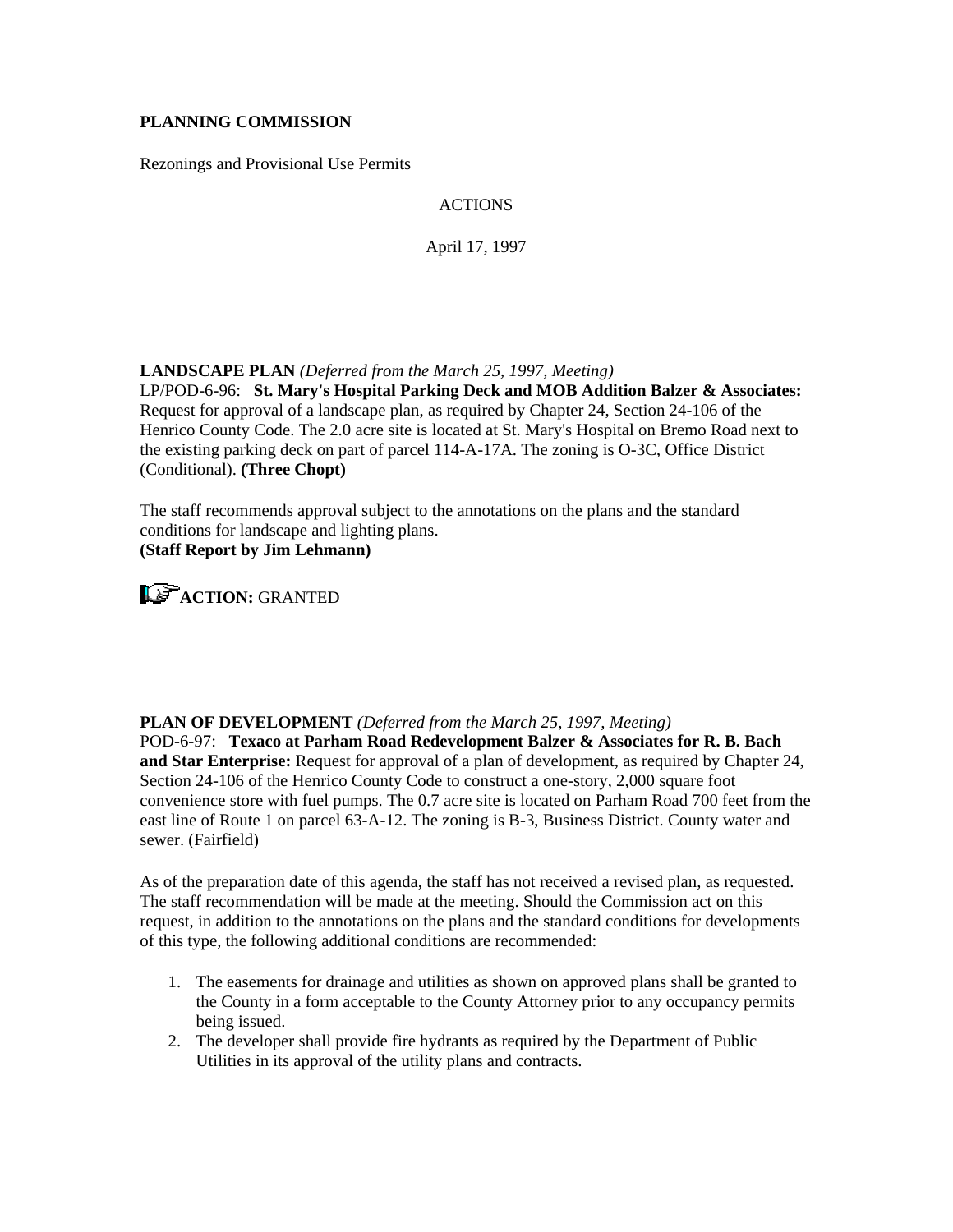- 3. Any necessary off-site drainage easements must be obtained in a form acceptable to the County Attorney prior to final approval of the construction plans by the Department of Public Works.
- 4. Storm water retention, based on the 50-10 concept, shall be incorporated into the drainage plans.
- 5. Insurance Services Office (ISO) calculations must be included with the utilities plans and contracts and must be approved by the Department of Public Utilities prior to the issuance of a building permit.
- 6. The approval of the construction plans by the Department of Public Works does not establish the curb and gutter elevations along the Henrico County maintained right-ofway. The elevations will be set by Henrico County.
- 7. Evidence of a joint ingress/egress and maintenance agreement must be submitted to the Planning Office and approved prior to the issuance of a certificate of occupancy for this development.

## **(Staff Report by Jim Lehmann)**



**ACTION:** Granted

### BROOKLAND:

C-18C-97: **David M. Kooger for Country Club Investors, L. P.:** Request to conditionally rezone from R-5 General Residence District to R-6C General Residence District (Conditional), Parcel 73-A-2, containing 7.65 acres located at 1601 Lakeside Avenue, approximately 0.2 miles west of the intersection of the southern line of Lakeside Avenue and the western line of Brook Road. Renovation of existing Country Club Apartments is proposed. The R-6 District permits densities up to 19.8 units gross density per acre. The Land Use Plan recommends this area for Multi-Family Residential development, 6.8 to 19.8 units net density per acre. **(Staff presentation by John Merrithew)**

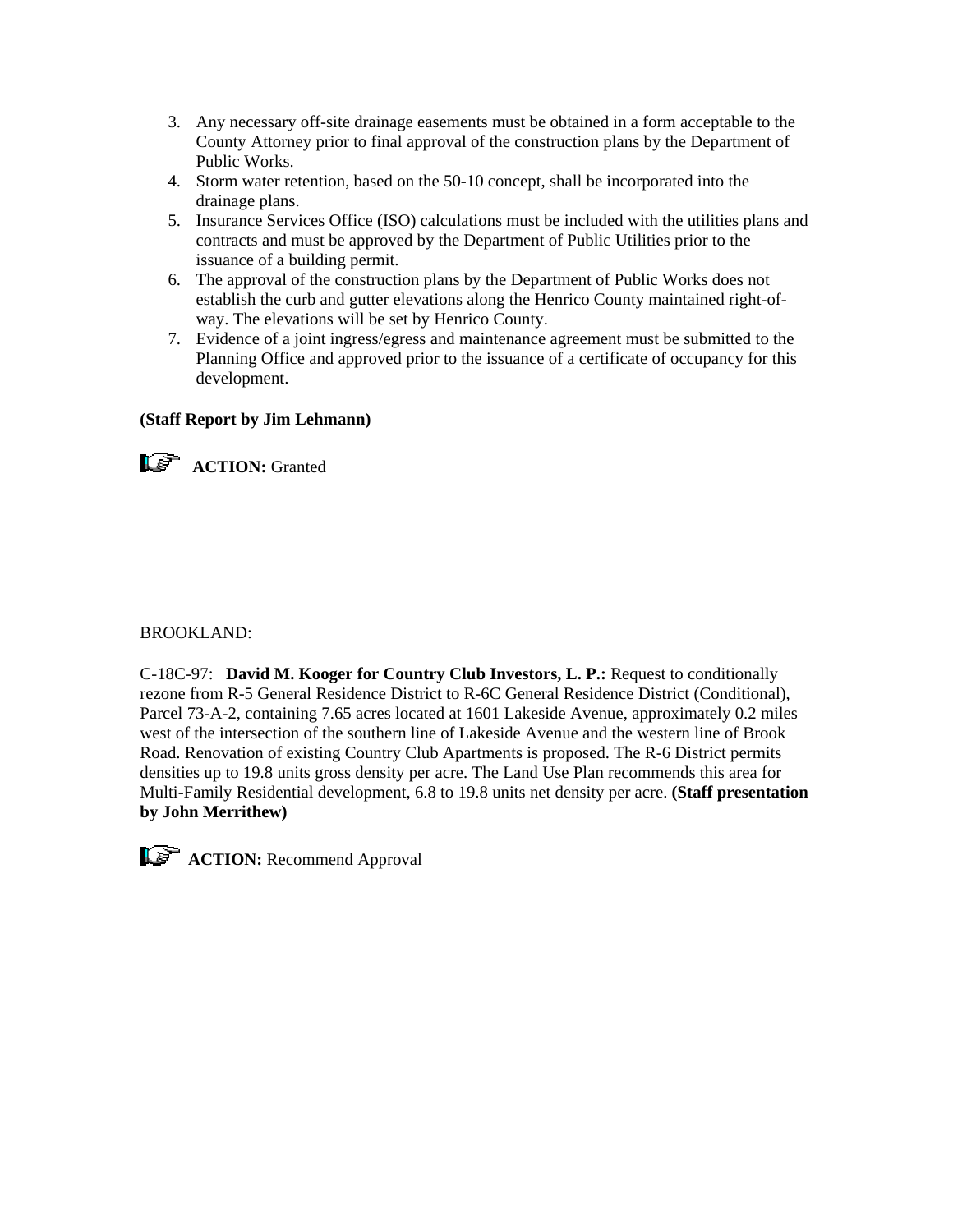# FAIRFIELD:

C-19C-97: **Herbert E. Fitzgerald, III for RVG Development Co., LLC.:** Request to conditionally rezone from A-1 Agricultural District to R-3AC One Family Residence District (Conditional), and R-4C One Family Residence District (Conditional), part of Parcel 140-A-1, and Parcels 140-A-9 and 10, containing 123 acres located along the northeast line of Creighton Road beginning at the west line of Sandy Lane and as more particularly described in files kept in the Planning Office. A residential subdivision is proposed. The R-3A and R-4 districts permit densities up to 4.58 and 5.45 units gross density per acre respectively. The site also falls within the ASO Airport Safety Overlay District. The Land Use Plan recommends this area for Suburban Residential 1 development, 1.0 to 2.4 units net density per acre. **(Staff presentation by John Merrithew) (Deferral requested to May 15, 1997)**



## THREE CHOPT:

C-68C-95 *(Amended):* **Jay M. Weinberg for Bon Secours-Richmond Health System, Inc.:** Request to conditionally rezone from A-1 Agricultural District to R-6C General Residence District (Conditional), O-3C Office District (Conditional) and B-2C Business District (Conditional), part of Parcel 36-A-49, containing 41.08 acres located at the southwest corner of Lauderdale Drive and W. Broad Street. A health care facility, assisted living accommodations and commercial uses are proposed. The B-2 and O-3 uses will be controlled by proffered conditions and zoning ordinance regulations. The R-6 District permits densities up to 19.8 units gross density per acre. The site also falls within the West Broad Street Overlay District. The Land Use Plan recommends this area for Mixed Use Development. **(Staff presentation by Nancy Gardner)**



**ACTION:** Recommend Approval

C-69C-95 *(Amended):* **Jay M. Weinberg for Bon Secours-Richmond Health System, Inc.:** Request to conditionally rezone from A-1 Agricultural District to B-2C Business District (Conditional) and O-3C Office District (Conditional), part of Parcel 36-A-49, containing 27.67 acres located at the southeast corner of Lauderdale Drive and W. Broad Street. Health care facilities and commercial uses are proposed. The B-2 and O-3 uses will be controlled by proffered conditions and zoning ordinance regulations. The site also falls within the West Broad Street Overlay District. The Land Use Plan recommends this area for Mixed Use Development. **(Staff presentation by Nancy Gardner)**

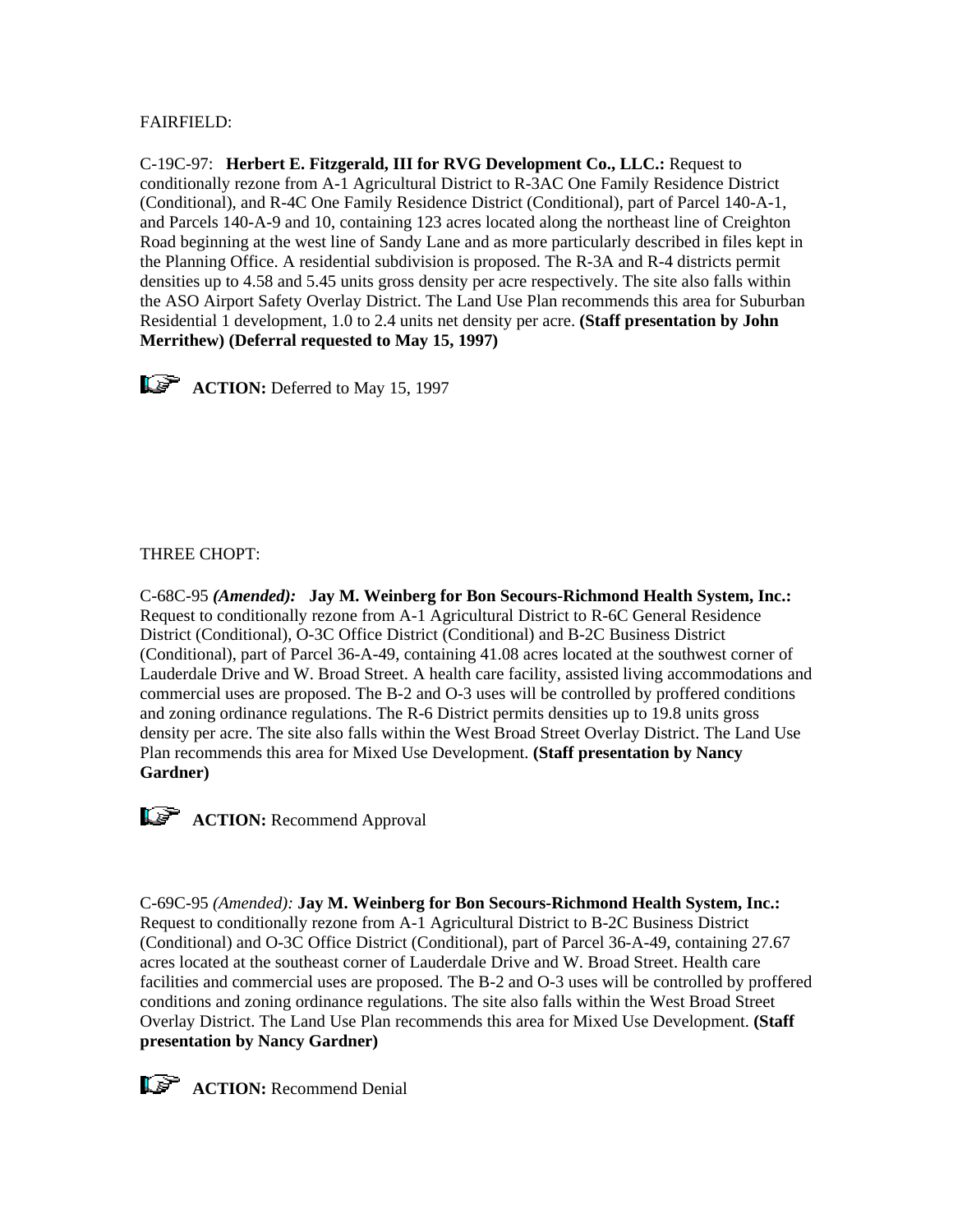P-5-97: **Jay M. Weinberg for Bon Secours-Richmond Health System, Inc.:** Request for approval of a provisional use permit in accordance with Sections 24-36.1(a) and 24-122.1 of Chapter 24 of the County Code to permit a life care facility on part of Parcel 36-A-49, located approximately 1,600' west-southwest of the intersection of Lauderdale Drive and W. Broad Street. The property is zoned A-1 Agricultural District [proposed for R-6C General Residence District (Conditional)] and West Broad Street Overlay District. **(Staff presentation by Nancy Gardner)**



*ACTION: Recommend Approval* 

C-20-97: **Robert and Willnette Johnson for James and Alma Hayes:** Request to rezone from A-1 Agricultural District to R-2 One Family Residence District, Parcel 39-A-29, containing 1.0 acre located along the west side of Francistown Road (at 4820 Francistown Road) approximately 110' south of the intersection of Francistown Road and Thomasville Lane. A residential subdivision is proposed. The R-2 District permits densities up to 2.4 units gross density per acre. The Land Use Plan recommends this area for Suburban Residential 1 development, 1.0 to 2.4 units net density per acre. **(Staff presentation by Mark Bittner)**



**ACTION:** Recommend Approval

TUCKAHOE:

*Deferred from the March 13, 1997 Meeting:*

P-4-97: **Donald B. Heslep:** Request for approval of a provisional use permit in accordance with Section 24-58.2 of the County Code to permit a self-service storage facility on part of Parcel 55- A-1ZB, located on the southwest side of Gayton Center Drive approximately 420' south of Ridgefield Parkway. The property is zoned B-3 Business District. **(Staff presentation by Mark Bittner)**



**ACTION:** Deferred to May 15, 1997